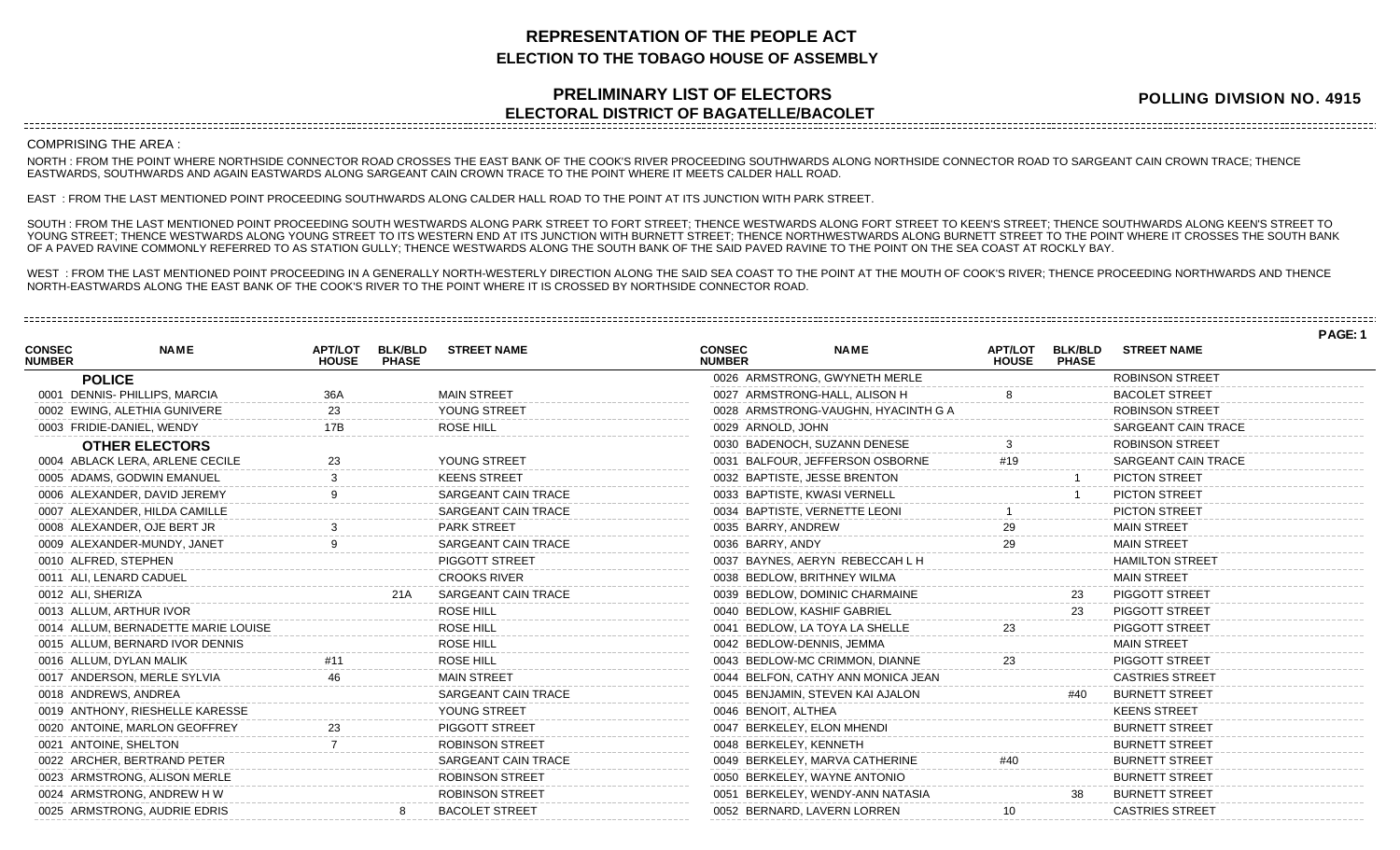| <b>CONSEC</b><br><b>NUMBER</b> | <b>NAME</b>                           | <b>APT/LOT</b><br><b>HOUSE</b> | <b>BLK/BLD</b><br><b>PHASE</b> | <b>STREET NAME</b>       | <b>CONSEC</b><br><b>NUMBER</b> | <b>NAME</b>                         | <b>APT/LOT</b><br><b>HOUSE</b> | <b>BLK/BLD</b><br><b>PHASE</b> | <b>STREET NAME</b>     |  |
|--------------------------------|---------------------------------------|--------------------------------|--------------------------------|--------------------------|--------------------------------|-------------------------------------|--------------------------------|--------------------------------|------------------------|--|
|                                | 0053 BHOLA, MURRY MARTIN              | 3323                           |                                | YOUNG STREET             |                                | 0098 DANIEL, GEORGE THEODORE        |                                |                                | <b>MAIN STREET</b>     |  |
|                                | 0054 BIGGART-BALFOUR, CAROLYN LUCILLE |                                | 19                             | SARGEANT CAIN TRACE      |                                | 0099 DANIEL, KASHEF AKEEM C         |                                | 17B                            | <b>ROSE HILL</b>       |  |
|                                | 0055 BONAS, CHAZ LENNON NICHOLAI      | #27                            |                                | SARGEANT CAIN TRACE      |                                | 0100 DANIEL, KEIKO MAUREEN          | 33                             |                                | <b>MAIN STREET</b>     |  |
|                                | 0056 BONAS, HILTON                    |                                |                                | SARGEANT CAIN TRACE      |                                | 0101 DANIEL, KHADISHA AKIEA         |                                | 17B                            | ROSE HILL              |  |
|                                | 0057 BONAS, SHIRL DECLE               |                                |                                | SARGEANT CAIN TRACE      |                                | 0102 DANIEL, NARDIE DEANNE          | 33                             |                                | <b>MAIN STREET</b>     |  |
|                                | 0058 BONAS, TREVON DISHON             |                                |                                | SARGEANT CAIN TRACE      |                                | 0103 DAVIDSON MAKOUL, WENDY SALOME  |                                | 12                             | PIGGOTT STREET         |  |
|                                | 0059 BONAS, YOHAN LARS                |                                |                                | SARGEANT CAIN TRACE      |                                | 0104 DE GAETANO, FEDERICA LUCIA     |                                |                                | <b>BACOLET STREET</b>  |  |
|                                | 0060 BOUCHER, DARREN ALLISON          |                                |                                | SARGEANT CAIN TRACE      | 0105 DENNIS, ELVIS HILARY      |                                     |                                |                                | <b>MAIN STREET</b>     |  |
|                                | 0061 BRIGGS PETERS, LOUISE MARCIA     | 116                            |                                | ROSE HILL                |                                | 0106 DENNIS, MERLA PATRICE          |                                |                                | <b>BURNETT STREET</b>  |  |
|                                | 0062 BROWN, ELDICA                    |                                |                                | CALDER HALL ROAD         |                                | 0107 DEONARINE, LILAWATTIE LEILA    |                                |                                | PIGGOTT STREET         |  |
|                                | 0063 BROWN, GERARD GREGORY            |                                |                                | CALDER HALL ROAD         | 0108 DIESTRO, HELEN JOY        |                                     |                                |                                | <b>HAMILTON STREET</b> |  |
|                                | 0064 BROWN, GILLIAN                   |                                |                                | CALDER HALL ROAD         |                                | 0109 DUKE, NATASHA LATERAN SHEREESE |                                |                                | PIGGOTT STREET         |  |
|                                | 0065 BROWN, IAN HUGH                  |                                | #2                             | <b>FORT STREET</b>       | 0110 DUNCAN, ROMAIN            |                                     |                                |                                | <b>MAIN STREET</b>     |  |
|                                | 0066 BROWN, NIGEL LUCIUS ANTHONY      |                                |                                | CALDER HALL ROAD         |                                | 0111 EDWARDS, CLINTON MC COLLIN     |                                |                                | YOUNG STREET           |  |
|                                | 0067 BRUCE, DAWN                      |                                |                                | <b>CASTRIES STREET</b>   | 0112 EDWARDS, EMMANUEL         |                                     |                                |                                | PIGGOTT STREET         |  |
|                                | 0068 BRYAN, VANESSA FABIEN            |                                |                                | YOUNG STREET             | 0113 EDWARDS, GARFIELD         |                                     | 23                             |                                | PIGGOTT STREET         |  |
|                                | 0069 BURRIS, SHARON CHERYL            | #5                             |                                | SARGEANT CAIN TRACE      |                                | 0114 EDWARDS, JAHMIALIA AMINA RUTH  | LP 7                           |                                | SARGEANT CAIN TRACE    |  |
|                                | 0070 BYNG, GAIL MARIA                 | 3                              |                                | <b>BACOLET STREET</b>    | 0115 EDWARDS, JOSHUA           |                                     |                                |                                | PIGGOTT STREET         |  |
|                                | 0071 CABY, KENDELL JOSEPH             |                                |                                | <b>BACOLET STREET</b>    |                                | 0116 EDWARDS, LAVERNE MAURICIA      |                                |                                | YOUNG STREET           |  |
|                                | 0072 CAESAR, ANTONIO JR RANDOLPH S    |                                |                                | YOUNG STREET             | 0117 EDWARDS, MOSES            |                                     |                                |                                | PIGGOTT STREET         |  |
|                                | 0073 CAMPBELL, ABINOAM PRECIOUSE R    | #29                            |                                | <b>MAIN STREET</b>       | 0118 EDWARDS, RUTH             |                                     |                                | 23                             | PIGGOTT STREET         |  |
|                                | 0074 CAMPBELL, ALAN LORRINE           |                                |                                | <b>MAIN STREET</b>       |                                | 0119 EDWARDS-WALL, LISA POLLYANA    | 23                             |                                | <b>PIGGOTT STREET</b>  |  |
|                                | 0075 CAMPBELL, AMRYL BINKEY           |                                |                                | ROSE HILL                | 0120 ELDER, KAREEN OLISA       |                                     | 40                             |                                | <b>BURNETT STREET</b>  |  |
|                                | 0076 CAMPBELL, ERICA GEORGETTE        |                                |                                | <b>MAIN STREET</b>       |                                | 0121 ELIAS, ANYA SARANNA C          |                                |                                | <b>MAIN STREET</b>     |  |
|                                | 0077 CAMPBELL, GEORGE                 |                                |                                | <b>MAIN STREET</b>       | 0122 ELIAS, BERNADETTE         |                                     |                                |                                | <b>CASTRIES STREET</b> |  |
|                                | 0078 CAMPBELL, HUDSON GEORGE          | 29                             |                                | <b>MAIN STREET</b>       | 0123 ELIAS, BRAD MARCUS        |                                     |                                |                                | <b>MAIN STREET</b>     |  |
|                                | 0079 CAMPBELL, ISAIAH AMIRI           |                                | 29                             | <b>MAIN STREET</b>       | 0124 ELIAS, EMELINE            |                                     |                                |                                | <b>CASTRIES STREET</b> |  |
|                                | 0080 CAMPBELL, OLIVER ELLERY          |                                |                                | <b>MAIN STREET</b>       | 0125 ELIAS, TOMMY ROMEL        |                                     |                                |                                | <b>CASTRIES STREET</b> |  |
|                                | 0081 CHARLES, CHAELICIA ARVIA M       |                                | 13                             | <b>ROSE HILL</b>         |                                | 0126 EWING, SHERLOCK MARCELLUS      | 23                             |                                | YOUNG STREET           |  |
|                                | 0082 CHARLES, DANALICIA SHALANA D     | 13.                            |                                | ROSE HILL                | 0127 GILL, GENNET ASSIBI       |                                     |                                | #19                            | YOUNG STREET           |  |
|                                | 0083 CHARLES, GARFIELD                | 13                             |                                | ROSE HILL                |                                | 0128 GORDON, HAYLON MARLON          |                                |                                | <b>CROOKS RIVER</b>    |  |
|                                | 0084 CHARLES, HUBERT                  |                                |                                | ROSE HILL                | 0129 GRANVILLE, BALE ELMO      |                                     |                                |                                | PIGGOTT STREET         |  |
|                                | 0085 CHARLES, LAWRENE ALANA           |                                |                                | <b>KEENS STREET</b>      | 0130 GRANVILLE, EZEKIEL G      |                                     |                                |                                | PIGGOTT STREET         |  |
|                                | 0086 CHARLES, SHERMA                  |                                |                                | <b>CUYLER STREET</b>     |                                | 0131 GRANVILLE, JOHN HUBERT         |                                |                                | PIGGOTT STREET         |  |
|                                | 0087 CHRISTMAS, ANTHONY               |                                |                                | SARGEANT CAIN TRACE      |                                | 0132 GRANVILLE, PETER ALPHEUS       |                                |                                | PIGGOTT STREET         |  |
|                                | 0088 COLLINS, PATRICE NATALIE         | #5                             |                                | SARGEANT CAIN TRACE      |                                | 0133 GUILLEN, DAVID JESUS JUDE      |                                | 27                             | SARGEANT CAIN TRACE    |  |
|                                | 0089 COOK-WONG, HILTON                |                                |                                | <b>CARRINGTON STREET</b> | 0134 GUY, LESLIE MARTIN        |                                     | 18                             |                                | PIGGOTT STREET         |  |
|                                | 0090 COPPIN, GABRIELLE WALLATA        |                                |                                | <b>ROSE HILL</b>         |                                | 0135 GUY, RAE JEAN NICHOLI D        |                                |                                | PIGGOTT STREET         |  |
|                                | 0091 COPPIN, WALTER                   |                                |                                | <b>MAIN STREET</b>       | 0136 HABIB, JULIETTE MARIA     |                                     |                                |                                | <b>ROSS STREET</b>     |  |
|                                | 0092 CORNWALL, SEAN DEXTER            |                                |                                | ROSE HILL                |                                | 0137 HABIB, MASYKI ROSEMARY         |                                |                                | <b>ROSS STREET</b>     |  |
|                                | 0093 CUMMINGS, NATALIE DIONNE         |                                |                                | <b>MAIN STREET</b>       | 0138 HACKETT, CAMILLE RIVA     |                                     |                                |                                | <b>PARK STREET</b>     |  |
|                                | 0094 DALRYMPLE, MALVESE CADESTE V     | 3                              |                                | <b>BACOLET STREET</b>    |                                | 0139 HACKETT, VINCIA ROSAMUND       |                                |                                | <b>FORT STREET</b>     |  |
|                                | 0095 DALRYMPLE, PATRICK OLTON         |                                |                                | <b>BACOLET STREET</b>    |                                | 0140 HACKETT, WINSTON CHESTERFIELD  |                                |                                | <b>PARK STREET</b>     |  |
|                                | 0096 DANIEL, COURTNEY ANDRIE          | #17B                           |                                | ROSE HILL                |                                | 0141 HACKETTE, ASHLEY WAYNE         |                                |                                | SARGEANT CAIN TRACE    |  |
|                                | 0097 DANIEL, GEORGE BANKART           | 33                             |                                | <b>MAIN STREET</b>       |                                | 0142 HARRY, TERRY AVESLEY           |                                |                                | PIGGOTT STREET         |  |

**PAGE: 2**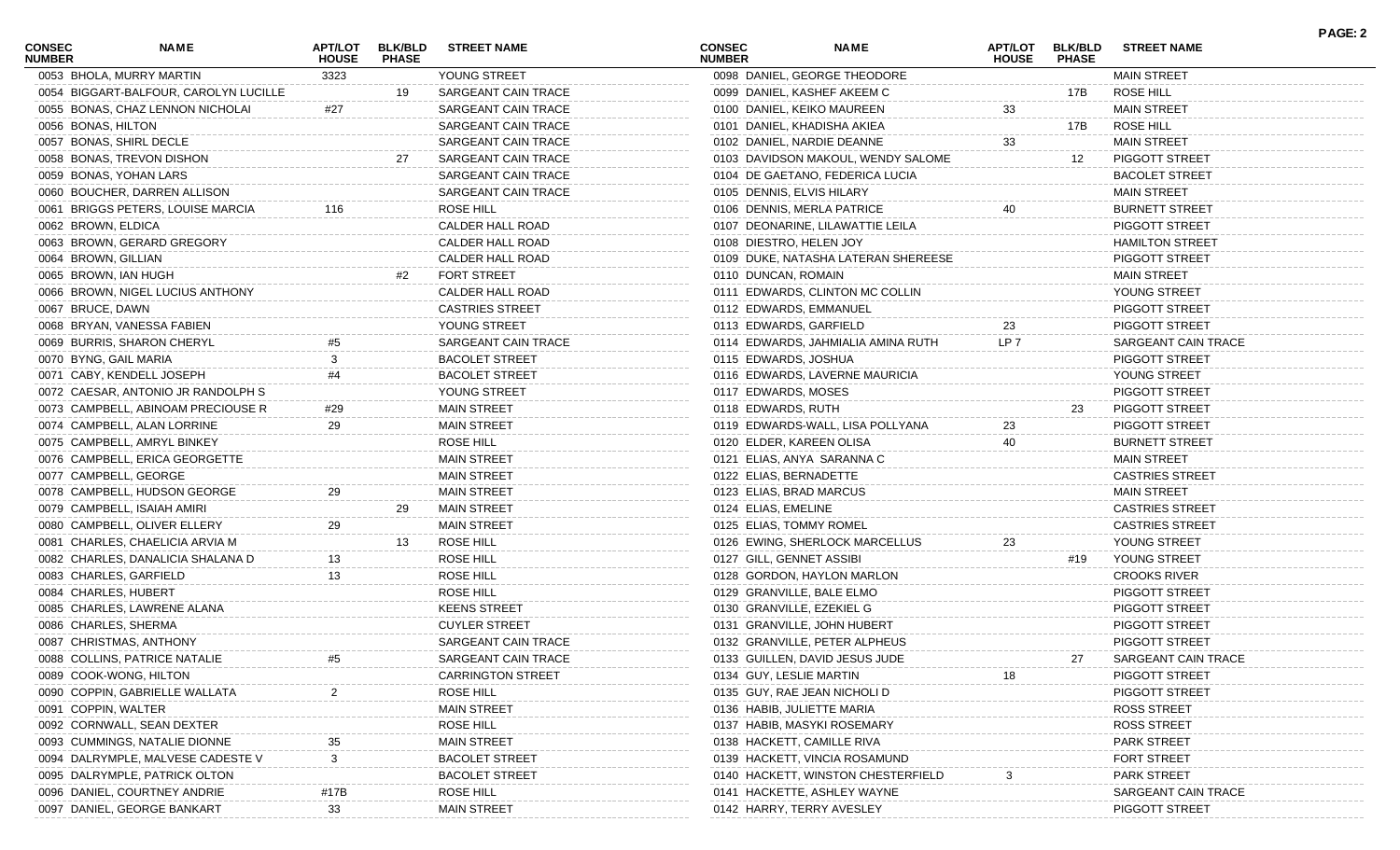| CONSEC<br><b>NUMBER</b> | NAME                                  | APT/LOT<br><b>HOUSE</b> | <b>BLK/BLD</b><br><b>PHASE</b> | <b>STREET NAME</b>       | CONSEC<br><b>NUMBER</b>   | <b>NAME</b>                           | <b>APT/LOT</b><br><b>HOUSE</b> | <b>BLK/BLD</b><br><b>PHASE</b> | <b>STREET NAME</b>       | PAGE: 3 |
|-------------------------|---------------------------------------|-------------------------|--------------------------------|--------------------------|---------------------------|---------------------------------------|--------------------------------|--------------------------------|--------------------------|---------|
|                         | 0143 HECTOR, ELAINE HENRIETTA         |                         |                                | <b>HAMILTON STREET</b>   |                           | 0188 MAKOUL, RIONNE KEGAN             |                                | 17                             | <b>CASTRIES STREET</b>   |         |
|                         | 0144 HECTOR, ELIZABETH HANNAH C       | 13                      |                                | <b>HAMILTON STREET</b>   | 0189 MAKOUL, SADIQ BLAIR  |                                       |                                |                                | PIGGOTT STREET           |         |
|                         | 0145 HECTOR, SASKA JADYN              |                         | #38                            | <b>BURNETT STREET</b>    | 0190 MAKOUL, SOLOMON J    |                                       |                                |                                | PIGGOTT STREET           |         |
| 0146 HECTOR, WINSTON    |                                       | 13                      |                                | <b>HAMILTON STREET</b>   |                           | 0191 MAKOUL, TYRONE RUSSELL           |                                |                                | <b>CASTRIES STREET</b>   |         |
|                         | 0147 HECTOR, YAKIMA MURIEL            |                         | 17                             | SARGEANT CAIN TRACE      |                           | 0192 MANSANO, ROUAL DARYL             |                                | 3                              | CALDER HALL ROAD         |         |
|                         | 0148 HENRY, HERBERT LLEWELLYN         | 33B                     |                                | CALDER HALL ROAD         |                           | 0193 MC EACHNIE, AMANDA MOLECIA       |                                | #37                            | <b>MAIN STREET</b>       |         |
|                         | 0149 HENRY, SHENICA SEMOY             |                         | #18                            | <b>CASTRIES STREET</b>   | 0194 MC EACHNIE, JOY      |                                       |                                |                                | <b>BURNETT STREET</b>    |         |
|                         | 0150 INCE, DIANA PATRICIA             |                         | -27                            | SARGEANT CAIN TRACE      |                           | 0195 MC FARLANE, HILDA PHYLLIS        |                                |                                | SARGEANT CAIN TRACE      |         |
|                         | 0151 INCE-GUILLEN, KATHLEEN CATHERINE |                         |                                | SARGEANT CAIN TRACE      |                           | 0196 MC KENZIE, EZEKIEL ANSLEY        |                                | 18                             | <b>CASTRIES STREET</b>   |         |
|                         | 0152 JACK, HAKEEM KEDEMAH             |                         |                                | SARGEANT CAIN TRACE      |                           | 0197 MELTZ, TYHESHA CHARENZA KEVIANN  |                                | 43                             | <b>CARRINGTON STREET</b> |         |
|                         | 0153 JACK, JAMEAL CHERMA              | #19                     |                                | YOUNG STREET             | 0198 MILLER, ANDREW       |                                       |                                |                                | <b>KEENS STREET</b>      |         |
|                         | 0154 JACK, JONI ANNETTE               |                         |                                | <b>KEENS STREET</b>      | 0199 MILLER, DAVE         |                                       |                                |                                | <b>KEENS STREET</b>      |         |
|                         | 0155 JACK-KENNEDY, COREEN             |                         | 19                             | YOUNG STREET             |                           | 0200 MILLINGTON, SHANEKA MALINDA      |                                |                                | SARGEANT CAIN TRACE      |         |
|                         | 0156 JACOB, DAVE GILBERT              |                         |                                | <b>CARRINGTON STREET</b> |                           | 0201 MILLINGTON, SHANIA MALANA        |                                |                                | SARGEANT CAIN TRACE      |         |
| 0157 JACOB, RALPH       |                                       |                         |                                | <b>CARRINGTON STREET</b> |                           | 0202 MILLINGTON, SHAQUILLE MOSIN      |                                |                                | SARGEANT CAIN TRACE      |         |
|                         | 0158 JAMES, LAURA-MAE KELLY           | 19                      |                                | YOUNG STREET             |                           | 0203 MOORE, DERRICK CAESAR            |                                |                                | <b>ROBINSON STREET</b>   |         |
|                         | 0159 JAMES-GILL, CISLYN               |                         | #19                            | YOUNG STREET             |                           | 0204 MORRISON-DALRYMPLE, SHIRLEY      |                                |                                | <b>BACOLET STREET</b>    |         |
| 0160 JOHNSON, KENNY     |                                       |                         |                                | SARGEANT CAIN TRACE      |                           | 0205 MUHAMMAD-MAKOUL, ASHA ZINSA      |                                |                                | PIGGOTT STREET           |         |
|                         | 0161 JOSEPH, EVELLE CARLTON           |                         |                                | <b>MAIN STREET</b>       | 0206 MURRAY, ALEENA JULIA |                                       |                                |                                | <b>ROBINSON STREET</b>   |         |
|                         | 0162 JOSEPH, KELLY KAREN LISA         |                         | 63                             | <b>MAIN STREET</b>       | 0207 MURRAY, JOY NESTA    |                                       | 5                              |                                | <b>PICTON STREET</b>     |         |
|                         | 0163 JOSEPH, KESTON DEON              |                         |                                | <b>ROBINSON STREET</b>   |                           | 0208 MURRAY, RANDOLPH BERISFORD       |                                |                                | <b>PICTON STREET</b>     |         |
| 0164 JOSEPH, VICTOR     |                                       |                         |                                | <b>OLD MARKET</b>        |                           | 0209 MUSTAPHA, AJMAL AHMAD            |                                |                                | YOUNG STREET             |         |
|                         | 0165 KENNEDY KERR, ZINGA KIZZY REBBIE |                         |                                | YOUNG STREET             |                           | 0210 MUSTAPHA, HANA AZHAR             |                                |                                | YOUNG STREET             |         |
|                         | 0166 KERR, PRECIOUS KAI MAWASI        |                         | #12                            | SARGEANT CAIN TRACE      | 0211 MUSTAPHA, JUFFINA    |                                       |                                |                                | YOUNG STREET             |         |
|                         | 0167 KERR-NEDD, DULCINA               |                         |                                | <b>CASTRIES STREET</b>   | 0212 MUSTAPHA, LAILA      |                                       |                                |                                | YOUNG STREET             |         |
|                         | 0168 KOO, DONNIE SEUWING              |                         |                                | <b>CARRINGTON STREET</b> | 0213 NANCIS, ANNETTE      |                                       |                                |                                | <b>PARK STREET</b>       |         |
|                         |                                       |                         |                                | <b>CARRINGTON STREET</b> |                           |                                       |                                |                                | <b>ROSE HILL</b>         |         |
| 0169 KOO, EDISON        |                                       |                         |                                |                          |                           | 0214 NANCIS, DELROY JOSH RAYDELL      |                                |                                |                          |         |
|                         | 0170 KOO, ELIZABETH ANN               |                         |                                | <b>CARRINGTON STREET</b> |                           | 0215 NANCIS, EMMANUEL ZACKARIAH       |                                |                                | PARK STREET              |         |
|                         | 0171 KOO, JUNIOR LEWING               |                         |                                | <b>CARRINGTON STREET</b> |                           | 0216 NANCIS, KURT DESMOND ROLAND      |                                |                                | PARK STREET              |         |
|                         | 0172 LA TOUCHE, HILLARENE             |                         |                                | ROSE HILL                | 0217 NANCIS, MARJORIE     |                                       |                                |                                | <b>PARK STREET</b>       |         |
|                         | 0173 LA TOUCHE, NATASHA TRICIA        |                         |                                | ROSE HILL                |                           | 0218 NANCIS, SIMON JALON NAPOLEON     |                                |                                | PARK STREET              |         |
|                         | 0174 LA TOUCHE, TREVOR                |                         |                                | ROSE HILL                |                           | 0219 NANCIS, SYDNEY MILLINGTON ALEXIS | LP <sub>1</sub>                |                                | <b>PARK STREET</b>       |         |
|                         | 0175 LATOUCHE, DEBBIE HILLARY         |                         |                                | ROSE HILL                | 0220 NANCIS, WILLIAM      |                                       |                                |                                | <b>PARK STREET</b>       |         |
|                         | 0176 LAWRENCE, PHILLIP                |                         |                                | PIGGOTT STREET           |                           | 0221 NANCIS-DOVE, NICOLE ANNETTE      |                                |                                | <b>PARK STREET</b>       |         |
|                         | 0177 LEACOCK, CAROL ANN               |                         | 3                              | <b>CUYLER STREET</b>     | 0222 NEDD, ALDON NYRON    |                                       |                                |                                | <b>CASTRIES STREET</b>   |         |
|                         | 0178 LEACOCK, GEORGE FREDERICK        |                         |                                | <b>CUYLER STREET</b>     | 0223 NEDD, ANCIL LINDON   |                                       |                                |                                | <b>CASTRIES STREET</b>   |         |
| 0179 LEACOCK, JOHN      |                                       |                         |                                | <b>CUYLER STREET</b>     |                           | 0224 NEDD, KENNETH VOLTON             |                                |                                | <b>CASTRIES STREET</b>   |         |
| 0180 LEWIS, GARVIN      |                                       |                         |                                | <b>HAMILTON STREET</b>   |                           | 0225 O'CONNOR, DONALD CHRISTOPHER JR  |                                |                                | SARGEANT CAIN TRACE      |         |
|                         | 0181 LONDON, ESTHER NICHOLA           |                         |                                | <b>CROOKS RIVER</b>      |                           | 0226 OLLIVIERRE, SONIA GERARDINE      | #3                             |                                | <b>BACOLET STREET</b>    |         |
|                         | 0182 MAHARAJ, HALLOON FATIMA          |                         |                                | FORT STREET              | 0227 ORR, EMELDA          |                                       |                                |                                | <b>HAMILTON STREET</b>   |         |
|                         | 0183 MAILLARD, JUDY ANN MARIE CAROL   |                         |                                | YOUNG STREET             |                           | 0228 ORRETT, PAUL DOUGLAS A           |                                |                                | <b>BURNETT STREET</b>    |         |
| 0184 MAKOUL, DENISE     |                                       |                         | #17                            | <b>CASTRIES STREET</b>   | 0229 PAUL, ERROL          |                                       |                                |                                | <b>CASTRIES STREET</b>   |         |
|                         | 0185 MAKOUL, KERRY RASHEED            |                         |                                | <b>CASTRIES STREET</b>   |                           | 0230 PETERKIN, SAFIYA KRISTEI         |                                |                                | SARGEANT CAIN TRACE      |         |
|                         | 0186 MAKOUL, MELANIE CHELSEA          |                         |                                | PIGGOTT STREET           |                           | 0231 PETERKIN, SOPHIA KRISTIE         |                                |                                | SARGEANT CAIN TRACE      |         |
|                         | 0187 MAKOUL, MICHAEL CORNELIUS        |                         |                                | PIGGOTT STREET           | 0232 PHILLIP, EDWIN       |                                       |                                |                                | <b>KEENS STREET</b>      |         |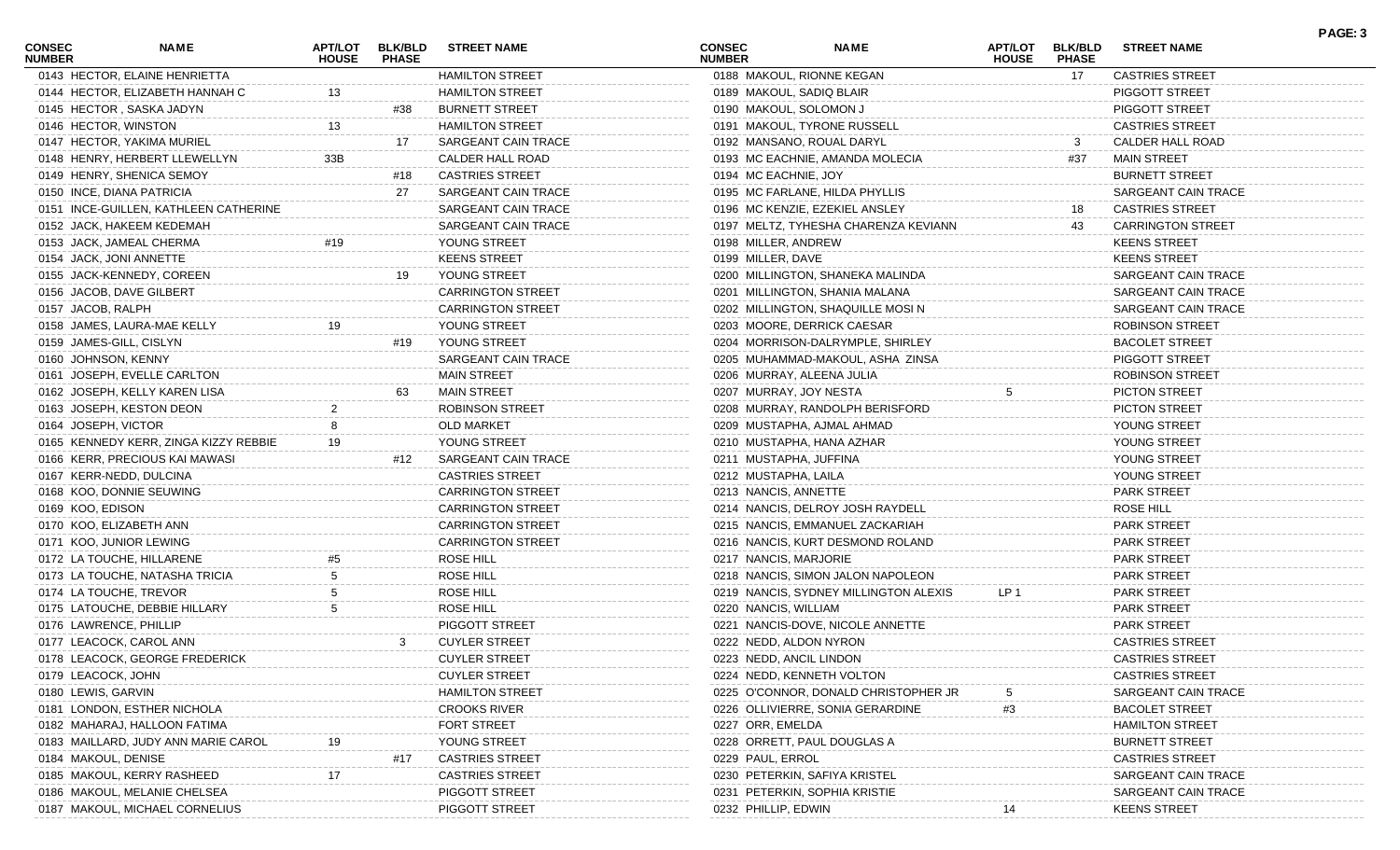| <b>CONSEC</b><br><b>NUMBER</b> | <b>NAME</b>                         | <b>HOUSE</b>   | APT/LOT BLK/BLD<br><b>PHASE</b> | <b>STREET NAME</b>       | <b>CONSEC</b><br><b>NUMBER</b> |                      | <b>NAME</b>                             | <b>HOUSE</b> | APT/LOT BLK/BLD<br><b>PHASE</b> | <b>STREET NAME</b>     |
|--------------------------------|-------------------------------------|----------------|---------------------------------|--------------------------|--------------------------------|----------------------|-----------------------------------------|--------------|---------------------------------|------------------------|
|                                | 0233 PHILLIP, INA                   | 14             |                                 | <b>KEENS STREET</b>      |                                |                      | 0278 THEODORE, ANTHONY                  |              |                                 | <b>KEENS STREET</b>    |
|                                | 0234 PHILLIP, JOSEPH                |                |                                 | <b>HAMILTON STREET</b>   |                                |                      | 0279 THEODORE, RYAN BRENTON             | 23A          |                                 | <b>KEENS STREET</b>    |
|                                | 0235 PHILLIPS, AROD PRINCE          |                |                                 | <b>CARRINGTON STREET</b> |                                | 0280 THOMAS, ALLISON |                                         |              |                                 | <b>ROSE HILL</b>       |
|                                | 0236 PHILLIPS, CARLON ARTE MIRTHY   |                |                                 | <b>CARRINGTON STREET</b> |                                | 0281 THOMAS, DIANNE  |                                         |              | 8                               | ROSE HILL              |
|                                | 0237 PHILLIPS, ESTHER               |                |                                 | <b>BURNETT STREET</b>    |                                |                      | 0282 THOMAS, DONNEIL ALUKO              | 29           |                                 | CALDER HALL ROAD       |
|                                | 0238 PHILLIPS, LILLIAN              |                |                                 | CALDER HALL ROAD         |                                |                      | 0283 THOMAS, GISELLE ALANA              |              |                                 | ROSE HILL              |
|                                | 0239 PHILLIPS-ORRETT, ELNA E A      |                |                                 | <b>BURNETT STREET</b>    |                                |                      | 0284 THOMAS, JENNIFER THEODORE          |              |                                 | <b>ROSE HILL</b>       |
|                                | 0240 PIERRE, CHARLENE CYNTHIA       | 18             |                                 | SARGEANT CAIN TRACE      |                                |                      | 0285 THOMAS, KATHLEEN ODETTE            |              |                                 | <b>ROSE HILL</b>       |
|                                | 0241 PIERRE, WAYNE TREVOR JOSHUA    |                |                                 | <b>CASTRIES STREET</b>   |                                |                      | 0286 THOMAS, LLOYD DELANO               |              |                                 | <b>ROSE HILL</b>       |
|                                | 0242 PIERRE-HOLDER, ANTHONY         |                |                                 | <b>CASTRIES STREET</b>   |                                |                      | 0287 THOMAS, LORIS LAMBERT              |              |                                 | <b>ROSE HILL</b>       |
|                                | 0243 PRITCHARD, ASHAKI DAMALIE M    | #12            |                                 | YOUNG STREET             |                                | 0288 THOMAS, LUCILLE |                                         |              |                                 | <b>KEENS STREET</b>    |
|                                | 0244 RAMDASS, KENRICK MICHAEL       |                | 21                              | SARGEANT CAIN TRACE      |                                |                      | 0289 THOMAS, NEICHELLE                  |              |                                 | <b>KEENS STREET</b>    |
|                                | 0245 RAMPERSAD, SOOKOOMIN DORIS     |                |                                 | <b>CASTRIES STREET</b>   |                                |                      | 0290 THOMAS, RANDELL GARTH A            |              | 8                               | <b>ROSE HILL</b>       |
|                                | 0246 REID, LENORE CAROL             |                |                                 | CALDER HALL ROAD         |                                |                      | 0291 THOMAS, SHORNELL ANFERNEE          |              | 8                               | <b>ROSE HILL</b>       |
|                                | 0247 REID, PATRICIA CATHERINE       | 24             |                                 | SARGEANT CAIN TRACE      |                                | 0292 TIMOTHY, CURTIS |                                         |              |                                 | <b>MAIN STREET</b>     |
|                                | 0248 RICHARDS, KEEIA OANRES         | #40            |                                 | <b>BURNETT STREET</b>    |                                | 0293 TIMOTHY, HAROLD |                                         |              |                                 | <b>MAIN STREET</b>     |
|                                | 0249 RIVERS, ALBERT                 |                |                                 | <b>CROOKS RIVER</b>      |                                |                      | 0294 TIMOTHY, PAMELA VANESSA            |              |                                 | <b>MAIN STREET</b>     |
|                                | 0250 RIVERS, GENNIQ KATHI-ANN       |                |                                 | <b>CARRINGTON STREET</b> |                                |                      | 0295 TIMOTHY, TRICIA DENIECE            | 29           |                                 | <b>MAIN STREET</b>     |
|                                | 0251 RIVERS, KRYSTOFAU RICARDO M JR | 43             |                                 | <b>CROOKS RIVER</b>      |                                |                      | 0296 TIMOTHY-CAMPBELL, ANNETTE          | 29           |                                 | <b>MAIN STREET</b>     |
|                                | 0252 RIVERS, SHERLYN JOAN           |                |                                 | <b>CROOKS RIVER</b>      |                                |                      | 0297 TITUS-QUAMINA, DAPHNE              |              |                                 | <b>PIGGOTT STREET</b>  |
|                                | 0253 RIVERS, VERNELLE SERRON        |                |                                 | <b>CARRINGTON STREET</b> |                                | 0298 TOBY, LLOYD     |                                         | 32-34        |                                 | <b>BURNETT STREET</b>  |
|                                | 0254 RIVERS, VIDEL EUGENE           | 43             |                                 | <b>CARRINGTON STREET</b> |                                |                      | 0299 TONGS, JO-ANNA ELIZA               | 25           |                                 | ROSE HILL              |
|                                | 0255 RIVERS-NECKCHEDDI, MMYEKA V    |                | 43                              | <b>CROOKS RIVER</b>      |                                |                      | 0300 VICTOR-REYNOLDS, JACQUELINE        |              |                                 | <b>BURNETT STREET</b>  |
|                                | 0256 ROBERTS, KARLENE CLAUDIA H     | 21             |                                 | ROSE HILL                |                                |                      | 0301 WALCOTT, CHARLESON NEVINS          |              |                                 | SARGEANT CAIN TRACE    |
|                                | 0257 ROBINSON, ELLIS WINSTON G      |                |                                 | <b>MAIN STREET</b>       |                                |                      | 0302 WHITEMAN, ANEIL NIVEL ELON         |              |                                 | YOUNG STREET           |
|                                | 0258 ROBINSON, JEAN LUC ADRIAN N    |                |                                 | <b>MAIN STREET</b>       |                                |                      | 0303 WHITEMAN, GINA MARIA PATRICIA      |              |                                 | YOUNG STREET           |
|                                | 0259 ROBINSON, RAQUEL JUDY          |                |                                 | <b>MAIN STREET</b>       |                                |                      | 0304 WHITEMAN, TRAVIS STEPHAN           |              |                                 | YOUNG STREET           |
|                                | 0260 ROSS, KEVIN SHELDON            | 3              |                                 | <b>FORT STREET</b>       |                                |                      | 0305 WHITEMAN-EDWARDS, PEARL            |              |                                 | YOUNG STREET           |
|                                | 0261 RUIZ, ANTONIO                  |                | 25                              | ROSE HILL                |                                |                      | 0306 WILSON, CLIFF FITZ ALBERT          |              |                                 | ROSE HILL              |
|                                | 0262 RUIZ, VICTORIA ALYSSA          |                | 25                              | ROSE HILL                |                                | 0307 WILSON, KEN A   |                                         |              |                                 | <b>ROSE HILL</b>       |
|                                | 0263 SARDINHA, ALISON IRMA          |                |                                 | <b>FORT STREET</b>       |                                | 0308 WILSON, MIRIAM  |                                         |              |                                 | <b>ROSE HILL</b>       |
|                                | 0264 SARDINHA, KENNETH              |                |                                 | <b>FORT STREET</b>       |                                |                      | 0309 WONG, IVOR REGINALD                |              |                                 | <b>HAMILTON STREET</b> |
|                                | 0265 SARDINHA, KENNETH EMMANUEL N   | $\overline{2}$ |                                 | <b>FORT STREET</b>       |                                | 0310 WONG, JOY       |                                         |              |                                 | <b>HAMILTON STREET</b> |
|                                | 0266 SAUNDERS, JADEN ARIELLE        | #47            |                                 | CALDER HALL ROAD         |                                |                      | 0311 WORRELL, MOSES ASHTON              | #93          |                                 | <b>BACOLET STREET</b>  |
|                                | 0267 SCIPIO, CHRISTOPHER RYAN       |                |                                 | YOUNG STREET             |                                |                      | 0312 YEARWOOD, LARRY BEVERLY A          |              |                                 | <b>ROSE HILL</b>       |
|                                | 0268 SCIPIO, KRISTEN RAE-ANNE       |                | #25                             | YOUNG STREET             |                                |                      | 0313 YEARWOOD, LEON ALBERT ALFIE        | 4            |                                 | <b>ROSE HILL</b>       |
|                                | 0269 SEAFORTH, GILANI AFYDI         |                |                                 | CALDER HALL ROAD         |                                |                      | 0314 YEARWOOD, ROSANA                   |              |                                 | <b>BURNETT STREET</b>  |
|                                | 0270 SHANGHIE, RICARDO RODNEY       |                |                                 | YOUNG STREET             |                                |                      | 0315 YHAP, CHRISTINE GAYLE              |              |                                 | <b>HAMILTON STREET</b> |
|                                | 0271 SOBERS, SALANDY                |                |                                 | SARGEANT CAIN TRACE      |                                | 0316 YORKE, JOSHUA   |                                         |              |                                 | SARGEANT CAIN TRACE    |
|                                | 0272 SOBERS, SIMONE ORISSA          |                |                                 | SARGEANT CAIN TRACE      |                                |                      | 0317 YOUNG, DANIEL ALASTAIR             | 39           |                                 | CALDER HALL ROAD       |
|                                | 0273 SOBERS-ELIAS, CIDREN EUTRICE   |                |                                 | SARGEANT CAIN TRACE      |                                |                      | 0318 YOUNG, MICHELLE DAWN ANN           | 39           |                                 | CALDER HALL ROAD       |
|                                | 0274 SORIAS, KADE GLEN HEADLEY      |                |                                 | YOUNG STREET             |                                |                      | 0319 YOUNG, PHILLIP RYAN                | 39           |                                 | CALDER HALL ROAD       |
|                                | 0275 SORIAS, KIRTON GLENISTER       |                |                                 | YOUNG STREET             |                                |                      | 0320 YOUNG-FRANKLYN, LYDIA JOLISA ONIKA | 39           |                                 | CALDER HALL ROAD       |
|                                | 0276 SORIAS, KIRTON KELLON          |                |                                 | <b>BACOLET STREET</b>    |                                |                      |                                         |              |                                 |                        |
|                                | 0277 SUBRAN, RUSSEL SIMEON          | #22A           |                                 | SARGEANT CAIN TRACE      |                                |                      |                                         |              |                                 |                        |